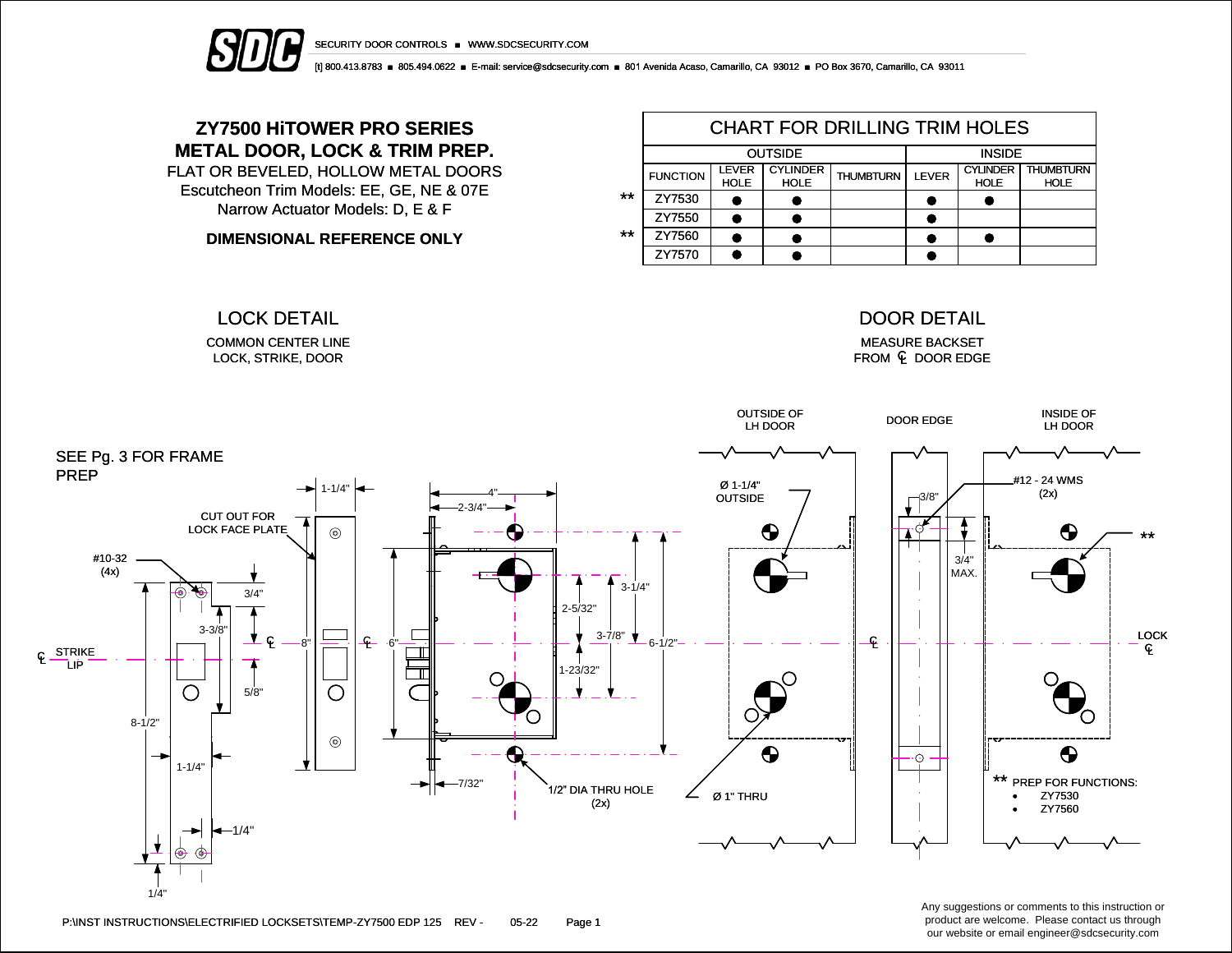



[t] 800.413.8783 ■ 805.494.0622 ■ E-mail: service@sdcsecurity.com ■ 801 Avenida Acaso, Camarillo, CA 93012 ■ PO Box 3670, Camarillo, CA 93011

## **ZY7500 HiTOWER PRO SERIES WOOD DOOR, LOCK & TRIM PREP.**

FLAT OR BEVELED, WOOD DOORS Escutcheon Trim Models: EE, GE, NE & 07E Narrow Actuator Models: D, E & F

**DIMENSIONAL REFERENCE ONLY**

COMMON CENTER LINE LOCK, STRIKE, DOOR

|       | CHART FOR DRILLING TRIM HOLES |                      |                                |                  |       |                                |                                 |  |  |  |  |
|-------|-------------------------------|----------------------|--------------------------------|------------------|-------|--------------------------------|---------------------------------|--|--|--|--|
|       |                               | <b>OUTSIDE</b>       | <b>INSIDE</b>                  |                  |       |                                |                                 |  |  |  |  |
|       | <b>FUNCTION</b>               | LEVER<br><b>HOLE</b> | <b>CYLINDER</b><br><b>HOLE</b> | <b>THUMBTURN</b> | LEVER | <b>CYLINDER</b><br><b>HOLE</b> | <b>THUMBTURN</b><br><b>HOLE</b> |  |  |  |  |
| $***$ | ZY7530                        |                      |                                |                  |       |                                |                                 |  |  |  |  |
|       | ZY7550                        |                      |                                |                  |       |                                |                                 |  |  |  |  |
| $***$ | ZY7560                        |                      |                                |                  |       |                                |                                 |  |  |  |  |
|       | ZY7570                        |                      |                                |                  |       |                                |                                 |  |  |  |  |

### LOCK DETAIL DOOR DETAIL

MEASURE BACKSET  $FROM \subseteq DOOR EDGE$ 



P:\INST INSTRUCTIONS\ELECTRIFIED LOCKSETS\TEMP-ZY7500 EDP 125 REV - 05-22 Page 2